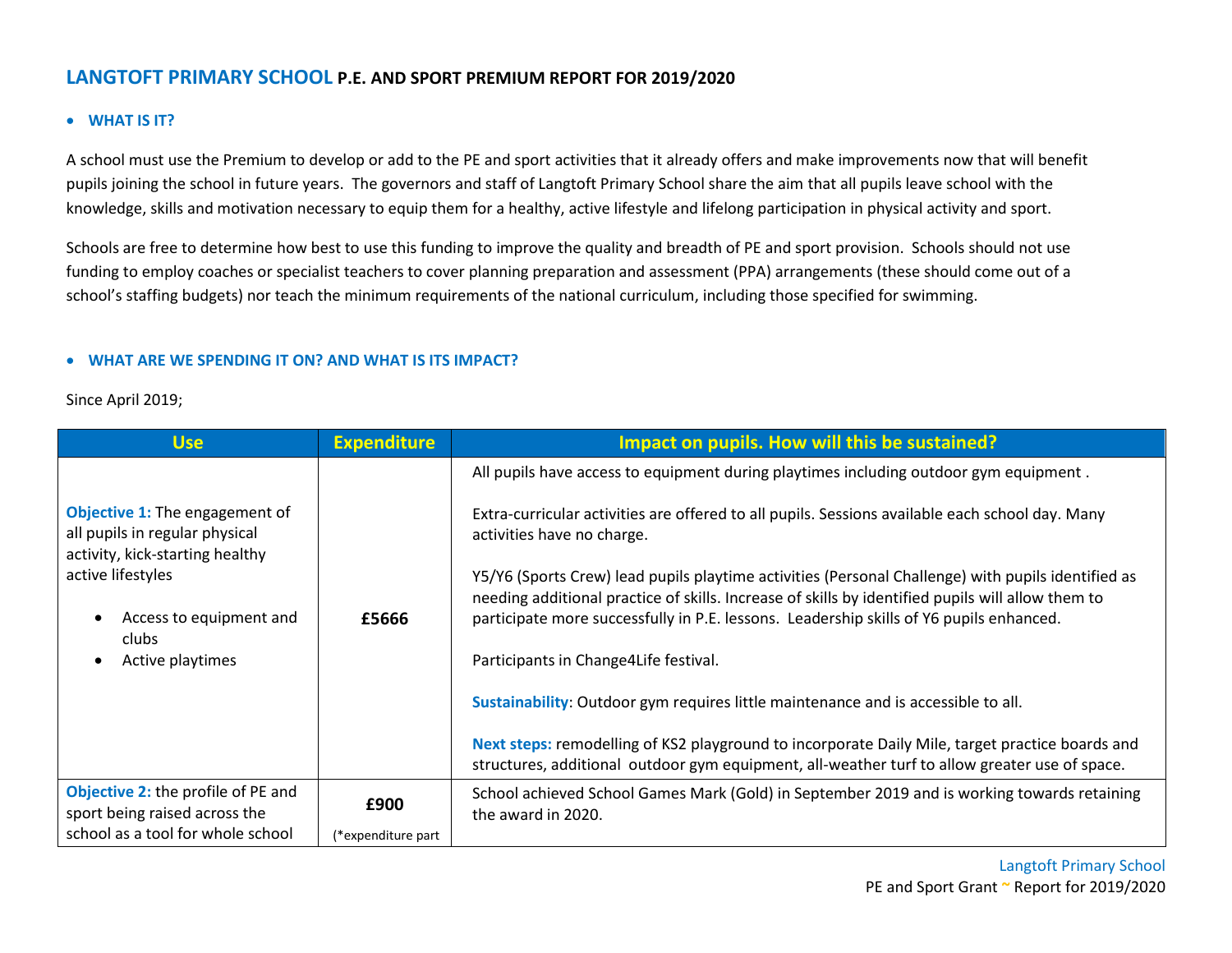| improvement                                                                                                                            | of Objective 5) | Playtimes are seen as times to be active! Equipment available is of good quality.                                                                                                                                                                                                                                                                                                                                                                                                                                                                                                                                                                                                                                                                                                                                                                                                                                                                             |
|----------------------------------------------------------------------------------------------------------------------------------------|-----------------|---------------------------------------------------------------------------------------------------------------------------------------------------------------------------------------------------------------------------------------------------------------------------------------------------------------------------------------------------------------------------------------------------------------------------------------------------------------------------------------------------------------------------------------------------------------------------------------------------------------------------------------------------------------------------------------------------------------------------------------------------------------------------------------------------------------------------------------------------------------------------------------------------------------------------------------------------------------|
| Range of extra-curricular<br>sporting opportunities<br>Participation and<br>$\bullet$<br>celebration of increasing<br>number of pupils |                 | Many extra-curricular activities are sport-related. They are closely linked to forthcoming<br>competitions so that pupils understand the Olympic values.<br>The school's participation and performance in sport festivals and competitions* (around 24 events<br>per year) is given a high-profile in assembly, on display boards and in Newsletters. Pupils want to<br>get involved. Certificates, medals and trophies awarded to motivate.<br>First ever School Games Day in 2019.<br>Extra-curriculum clubs for pupils with special educational needs and disabilities, for those who do<br>not play sport out of school and for talented pupils.<br>PE Leader attends three locality meetings per year. School gains knowledge of local opportunities.<br>Sustainability: gaining of School Games Mark (Gold) in 2019 and in 2020 will provide tools for<br>leaders to monitor the involvement of pupils (including the most vulnerable) in sport and PE. |
|                                                                                                                                        |                 | Teachers continue to use assessment resource to build profile of pupils.<br>Investment in PE equipment so that pupils can access high quality resources.                                                                                                                                                                                                                                                                                                                                                                                                                                                                                                                                                                                                                                                                                                                                                                                                      |
|                                                                                                                                        |                 |                                                                                                                                                                                                                                                                                                                                                                                                                                                                                                                                                                                                                                                                                                                                                                                                                                                                                                                                                               |
|                                                                                                                                        |                 | Increased teachers' subject knowledge and confidence in the area of athletics, invasion games and<br>striking/fielding games, and dance. Pupils are receiving high quality teaching.                                                                                                                                                                                                                                                                                                                                                                                                                                                                                                                                                                                                                                                                                                                                                                          |
| Objective 3: increased confidence,<br>knowledge and skills of all staff in<br>teaching PE and sport                                    |                 | Pupils deepen understanding of curriculum, for example, by creating own games with identified<br>skills and rules; designing orienteering tasks.                                                                                                                                                                                                                                                                                                                                                                                                                                                                                                                                                                                                                                                                                                                                                                                                              |
| Hiring of Sports Coach<br>Engagement in CPD<br>• Teaching resources                                                                    | £6,780          | Teachers have video recordings of lessons and planning notes from observations to use and adapt<br>in future.                                                                                                                                                                                                                                                                                                                                                                                                                                                                                                                                                                                                                                                                                                                                                                                                                                                 |
|                                                                                                                                        |                 | Sustainability: planned expenditure of Grant to provide one additional hour per week of PE<br>delivered by specialist coach/alongside class teacher to build resource bank and to increase<br>knowledge of how to deliver.                                                                                                                                                                                                                                                                                                                                                                                                                                                                                                                                                                                                                                                                                                                                    |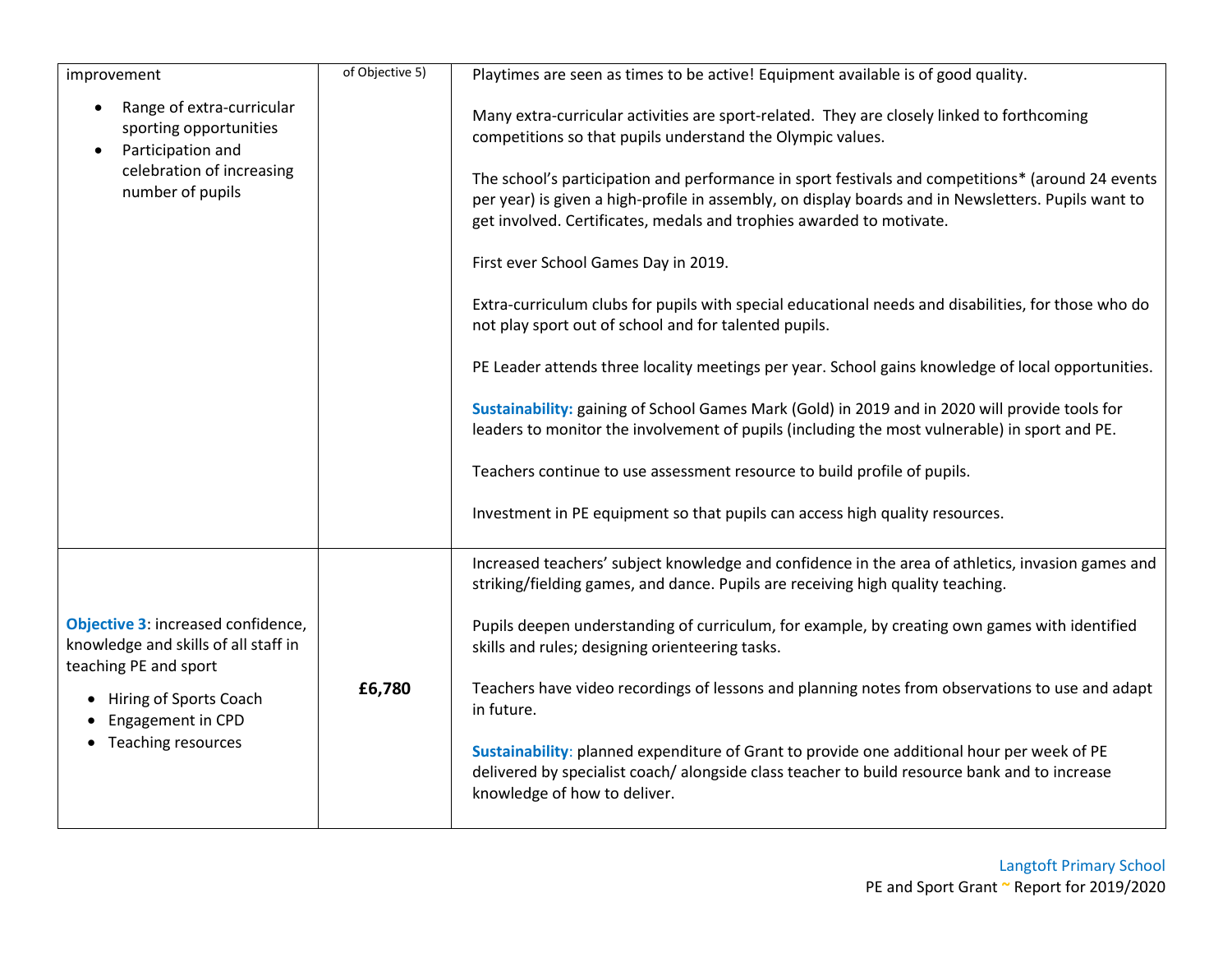| Objective 4: broader experience of<br>a range of sports and activities<br>offered to all pupils<br>Range of extra-curricular<br>$\bullet$<br>activities all year round | (*expenditure part<br>of Objective 3) | After-school clubs run by trained coaches* and teachers offered to all pupils in Y1 to Y6. Sports on<br>offer include; cross-country, netball, volleyball, athletics, hockey, gymnastics, lacrosse, dance and<br>football.<br>Sustainability: continue to invest in CPD for staff so that knowledge and skills are up to date.                                                                                                                                                                                                                                                                                                                                                                                                                                                                                                                                                                                                                                                                                                                                                                                                                                                                                                                                                                                                                                                                                                                                                                                                                                                                                                                                                                                                                                                                                                                                                                                                                                                 |
|------------------------------------------------------------------------------------------------------------------------------------------------------------------------|---------------------------------------|--------------------------------------------------------------------------------------------------------------------------------------------------------------------------------------------------------------------------------------------------------------------------------------------------------------------------------------------------------------------------------------------------------------------------------------------------------------------------------------------------------------------------------------------------------------------------------------------------------------------------------------------------------------------------------------------------------------------------------------------------------------------------------------------------------------------------------------------------------------------------------------------------------------------------------------------------------------------------------------------------------------------------------------------------------------------------------------------------------------------------------------------------------------------------------------------------------------------------------------------------------------------------------------------------------------------------------------------------------------------------------------------------------------------------------------------------------------------------------------------------------------------------------------------------------------------------------------------------------------------------------------------------------------------------------------------------------------------------------------------------------------------------------------------------------------------------------------------------------------------------------------------------------------------------------------------------------------------------------|
| <b>Objective 5: increased</b><br>participation in competitive sport<br>• Membership to Agilitas<br>(Silver Package): entry fees<br>and transportation to events        | £4274                                 | Comprehensive programme of inter-school events to provide competition experience.<br>School Games Mark (Gold) gained. The award demonstrates the school's commitment to PE for<br>all. Continue with drive by retaining Gold.<br>Increased pupil participation in competitions, tournaments and festivals with other schools:<br>April 2019 to March 2020:<br>Y3/4 Football Festival, April 2019: Gold, Silver and Bronze<br>$\bullet$<br>Y5/6 Rounders, June 2019: Winners and Bronze<br>$\bullet$<br>Y5/6 Kwik Cricket, June 2019: Silver and seventh<br>$\bullet$<br>Y5/6 Cricket, June 2019: Silver<br>$\bullet$<br>Y3/4 Tennis, June 2019: fifteenth, twelfth and ninth<br>$\bullet$<br>Y5/6 Rounders, July 2019: third<br>$\bullet$<br>Key Stage 2 Swimming Gala, November 2019: Y5/6 Boys, Silver; Y5/6 Girls, Silver; Overall:<br>$\bullet$<br><b>Winners. Qualified for Level 3 County Competition</b><br>Y5/6 Volleyball, November 2019: Silver. Qualified for Level 3 County Competition<br>$\bullet$<br>Key Stage 2 Cross Country, December 2019: Y5/6 Boys, Bronze; Y5/6 Girls, fourth; Y3/4<br>$\bullet$<br>Boys, Bronze; Y3/4 Girls, Bronze<br>Y5/6 Netball, January 2020: Bronze and second<br>$\bullet$<br>Key Stage 2 Cross Country, March 2020: second<br>$\bullet$<br>Y5/6 Volleyball (Level 3 County Competition), March 2020: fourth<br>$\bullet$<br>Boys' Football League, March 2020: Joint Runners-Up<br>$\bullet$<br>Girls' Football Tournament, March 2020: Winners<br>$\bullet$<br>Y5/6 Sports Hall Athletics, March 2020: Silver and fifth<br>$\bullet$<br>Y3/4 Tri-Golf Competition, March 2020: Silver<br>$\bullet$<br>Y5/6 Lacrosse Competition, March 2020: Joint Winners. Qualified for Level 3 County<br>$\bullet$<br><b>Competition</b><br>Sustainability: continue to subscribe to Agilitas Sports to access competitions and other<br>opportunities such as Bikeability; continue to participate in competitions and festivals organised |